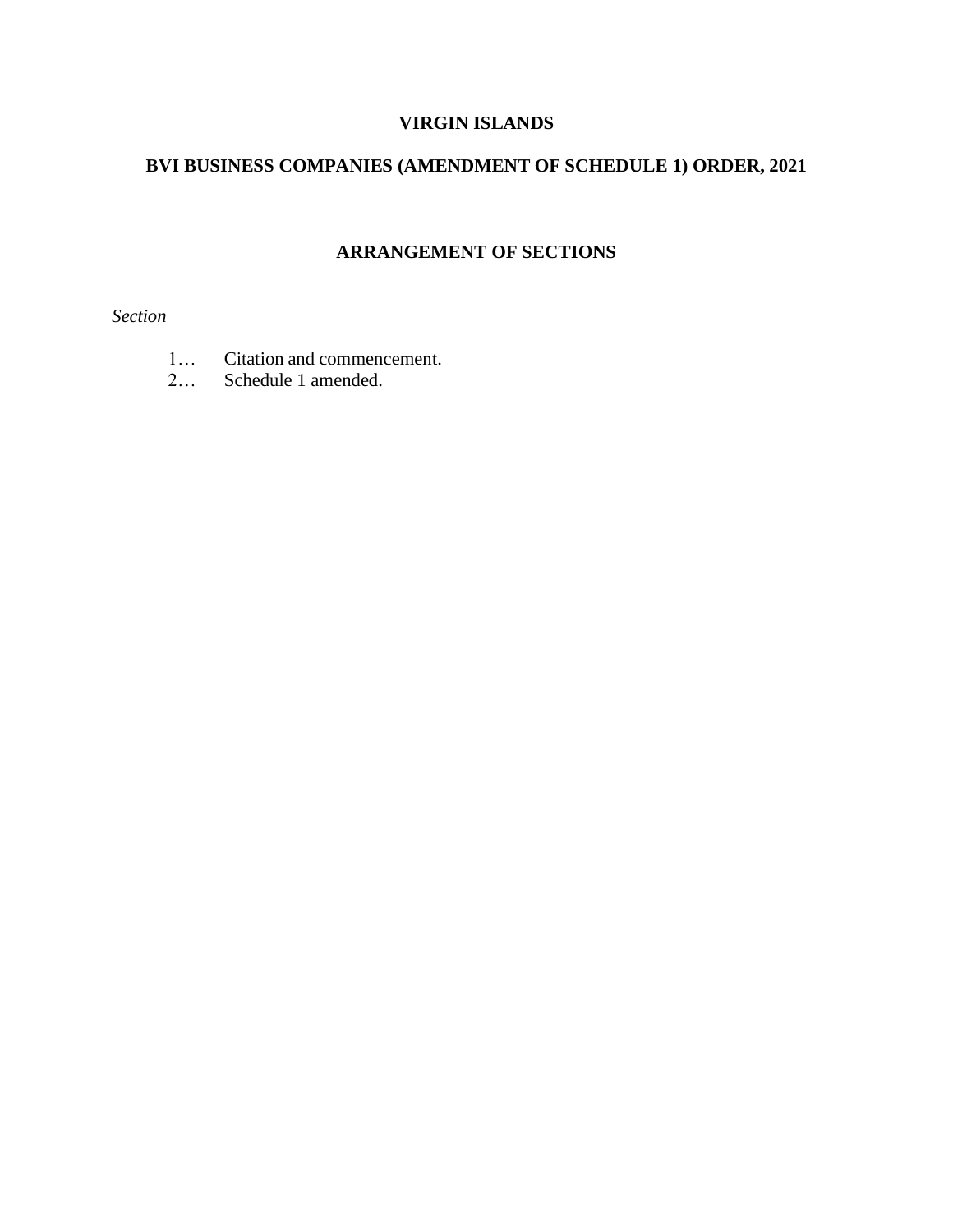#### **VIRGIN ISLANDS**

### **STATUTORY ISNTRUMENT 2021 NO. 29**

### **BVI BSUINESS COMPANIES ACT, 2004 (No. 16 of 2004)**

#### **BVI Business Companies (Amendment of Schedule 1) Order, 2021**

*[Gazetted 1 st April, 2021]*

The Cabinet, acting on the advice of the Financial Services Commission pursuant to section 249 (1) of the BVI Business Companies Act, 2004 (No. 16 of 2004), makes the following Order: Citation and **1.** (1) This Order may be cited as the BVI Business Companies (Amendment of commencement. Schedule 1) Order, 2021. (2) This Order shall come into force on such date as the Minister may, by

Notice published in the Gazette, appoint.

amended.

- Schedule 1 **2.** Schedule 1 of the BVI Business Companies Act, 2004 is amended in Part I—
	- (a) in relation to section 25 referenced in the first column, by adding after the word "name" in the second column, the words "for 90 days";
	- (b) by inserting after the reference to section "92C" in the first column, the following—

| <b>"93</b> |             | $(4)$ , $\vert$ (a) For registration of a notice of resignation as | \$100    |
|------------|-------------|--------------------------------------------------------------------|----------|
| (5)        | and $\vert$ | registered agent                                                   |          |
| (6)        |             |                                                                    |          |
|            |             | $\vert$ (b) For filing a notice of rescission as registered agent  | $$75$ ": |

- (c) in relation to section 118B (1) referenced in the first column, by deleting the figures "\$0" in the third column and substituting the figures "\$75";
- (d) by inserting after the reference to section "192 (1)" in the first column, the following—

| "193 (1)   For filing by foreign company of notice of ceasing to $\vert$ \$100"; |  |
|----------------------------------------------------------------------------------|--|
| carry on business in the Virgin Islands                                          |  |